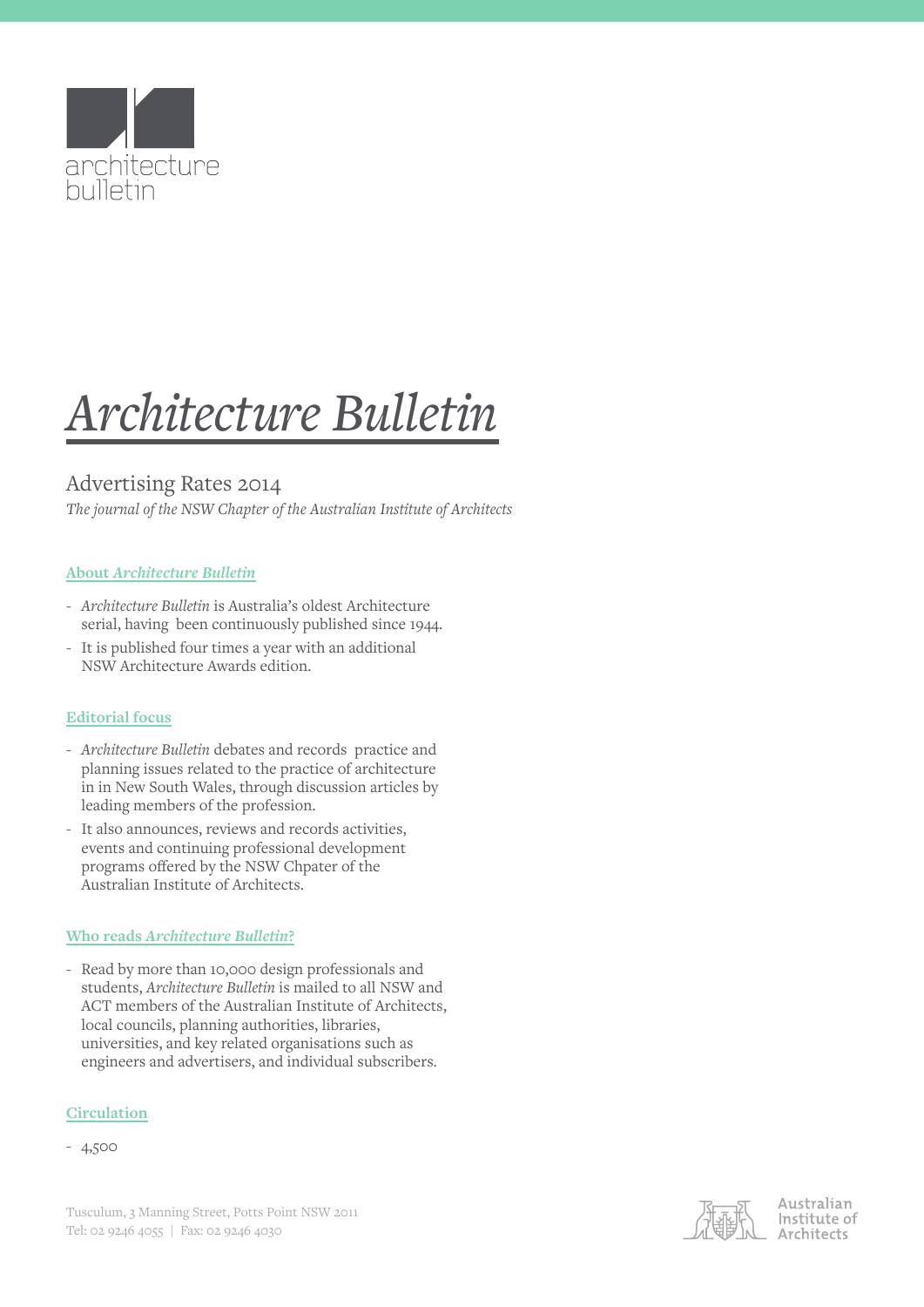

| <b>MATERIAL DEADLINES 2014</b> | <b>ADVERTISING BOOKINGS</b> | <b>ADVERTISING ARTWORK</b> |
|--------------------------------|-----------------------------|----------------------------|
| Summer                         | 11 November                 | 18 November                |
| Autumn                         | 3 March                     | 10 March                   |
| Awards Edition*                | 9 May                       | 16 May                     |
| Winter                         | 30 June                     | 7 July                     |
| Spring                         | 8 September                 | 15 September               |

| <b>ADVERTISING RATES</b> | <b>CASUAL</b> | <b>4 EDITIONS</b> |
|--------------------------|---------------|-------------------|
| Double-Page Spread       | 3,300         | 3,000             |
| Back Cover/Inside Front  | 2,500         | 2,000             |
| Full Page                | 2,200         | 1,800             |
| Half Page                | 1,100         | 900               |
| Quarter Page             | 800           | 600               |
| Directory (8.9cm x 6cm)  | 350           | 300               |

\*The Awards edition is a special edition showcasing the annual NSW Architecture Awards. In-bound advertising in this edition is available only to principal awards partners and sponsors and directory advertisers. Loose-leaf inserts are available to all advertisers.